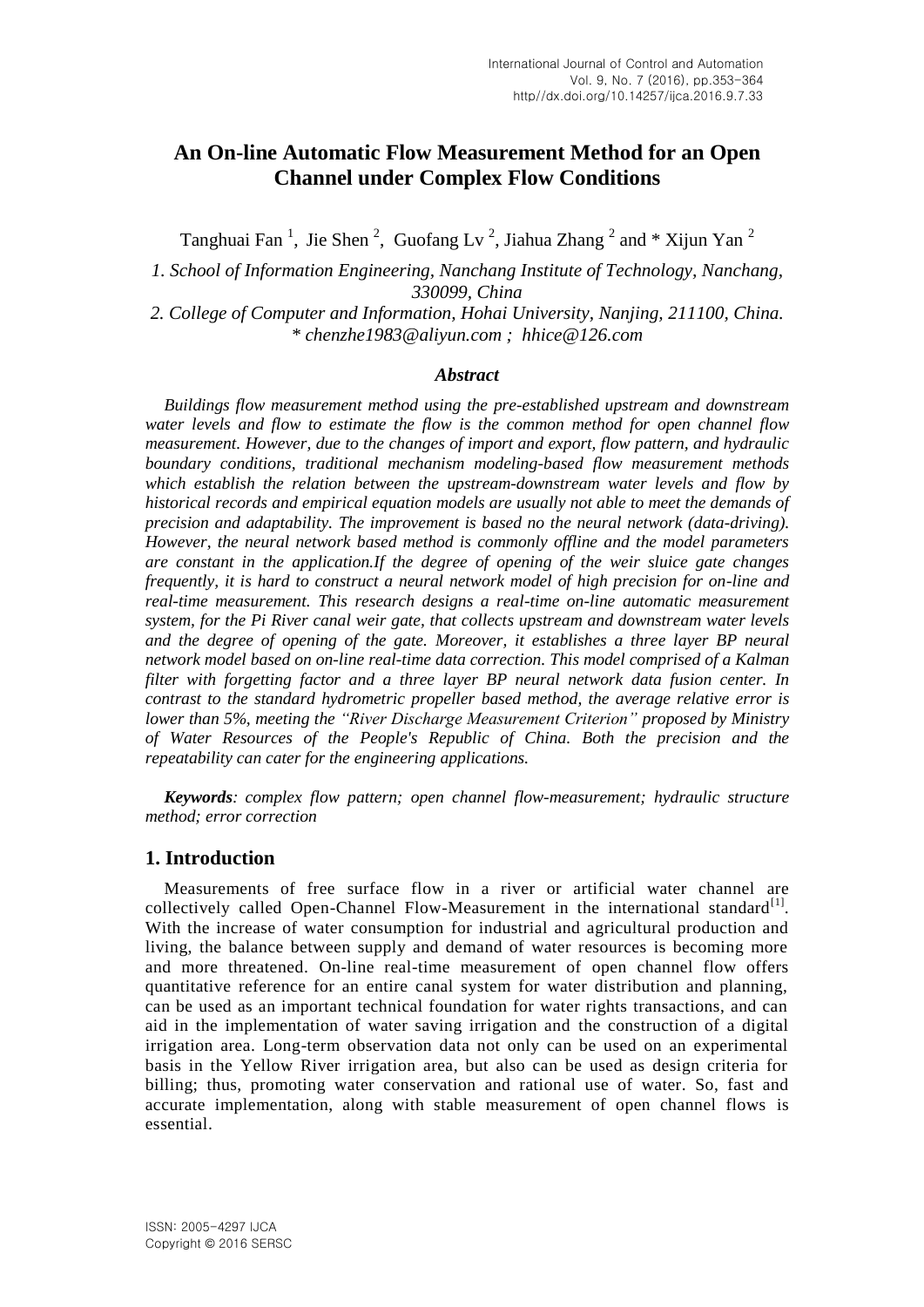The current method for open channel flow measurement can be divided into two types: the velocity-area method and the hydraulic structures method.

(1) The velocity-area method divides the cross section into several sub-sections by measuring verticals. Then, it computes the area, averaging velocity, and discharge of subsections according to the measured velocities and depths. Finally, it sums each area of subsections to obtain the total discharge. However, there are many imprecisions and uncertainties because of the complexity in field conditions and the limitations for automated monitoring via current measurement methods, measurement accuracy, and measurement cost [3-4].

(2) Buildings flow measurement method uses the measuring weir, flumes surveying, or weir gates, holes, culverts, and other hydraulic structures, whereby pre-established upstream and downstream water levels and flow are used to estimate the  $f\text{low}^{[5-6]}$ . This water-flow relationship can be established according to the basic laws of physics, and can also be determined based on the experimental measurements of its simple empirical formula. Open channel is the most economical and widely used method for measuring water because special head loss facilities are not required. Analysis of a hydraulic fluid state model is based on establishing an expert system model [7-8] , The short message transmission mechanism trunk (front gate) and branch canals (back gate) level and start gate height measurements, experts library selection formula, and the amount of water on the gate flow calibration factor are used to implement soft measurement. The Juwan hydrological station was applied using broad crested weir flow freely out of the measured data when the weir formula reverse thrust coefficient, thus greatly improving the efficiency of data compilation. In actual open channel flow measurement engineering applications, floating debris can clog the gate and impact the opening and closing of the water gate, which results in dramatic morphological changes. Because of the lack of robustness for water level measurement data acquisition methods,, there is a need to develop automated real-time measurement of flow, with greater measurement accuracy, measurement of the cost and scope of defects [10-12].

This paper designs a real-time on-line automatic measurement system to measure discharge when the opening of the weir sluice gate frequently changes by collecting upstream and downstream water levels and the degree of opening of the gate. A Kalman filter with forgetting factor algorithm is used as a real-time signal level recorder that is calibrated to effectively filter the water fluctuations caused by random errors and floating debris intrusion or interference caused by mechanical means gross error. A three- LM-BP neural network model was established for measuring flow, and the learning algorithm iteration speed was improved. Automatic measuring devices and systems suitable for typical gate weir flow measurement conditions for open channel flow measurement technology were developed to build the ideal software and hardware platforms.

# **2. Open Channel Flow Online Automatic Measurement System Mode**

### **2.1. System Construction**

In this study, we provide the background for the Anhui Pishihang Irrigation, build a Pi River main canal flow line automatic measuring system model, and propose a LM-BP neural network measuring flow model based on online real-time correction of the measurement data. System testing weir gates and hydrological stations are located at 9 km lower than the Pi River main stream Lianghekou. The stage-discharge relations of weir gate are affected mainly by gate opening and closing factors and upper and lower water levels, the main flow pattern is a submerged orifice flow, with a hydrological station catchment area of  $4370 \text{km}^2$ , 72% of the total basin. There are a total of 59 years (1953–2012) of runoff data, of which the data series is representative and reliable. Since the establishment of the station, the station flow meter has measured high, medium and low water, whereas manual operation may take a long time and be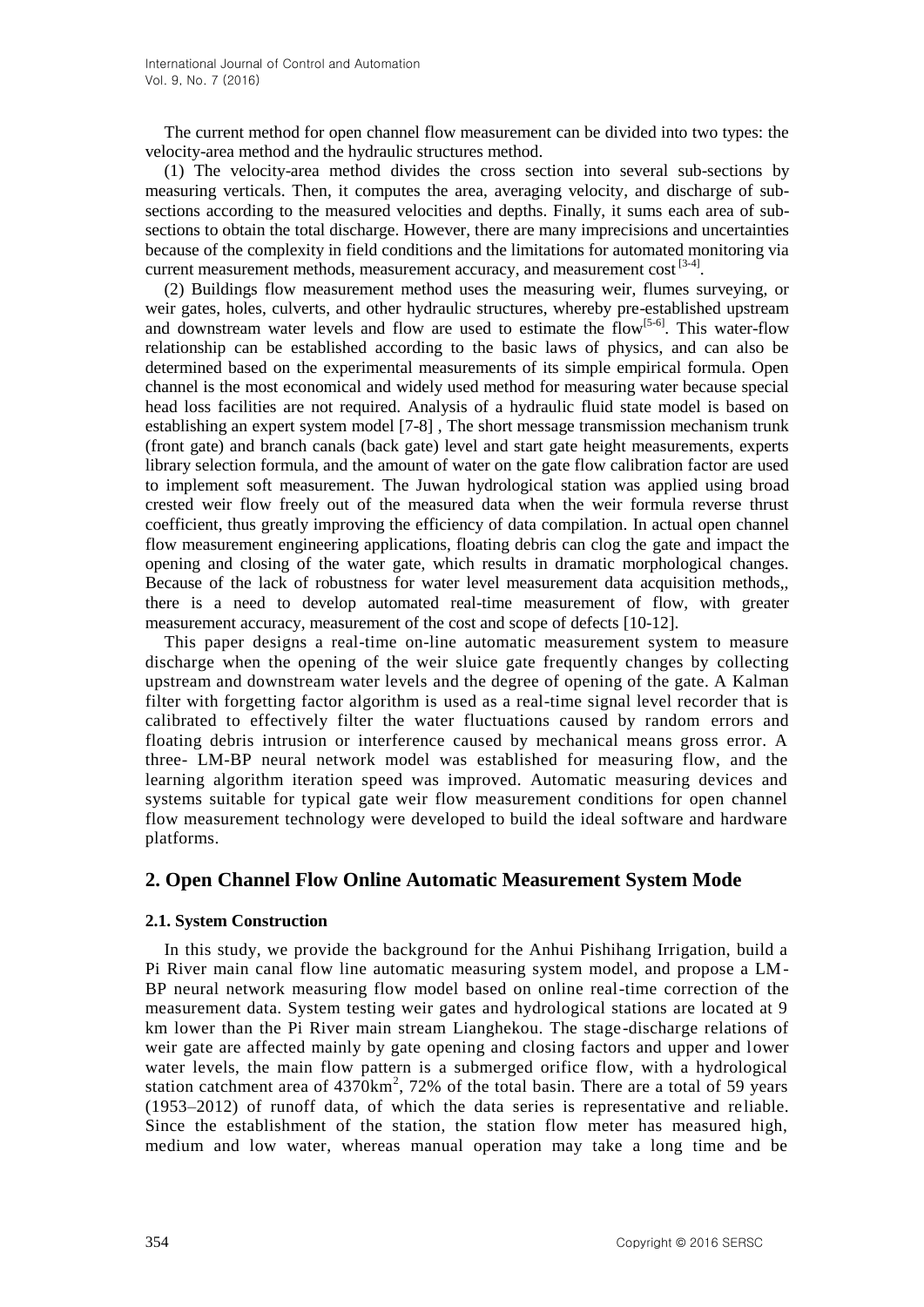susceptible to measurement error influence. The test area reach is straight for about 800m, left Bank is a sandy loam, riverbed is a sand pebble structure, right bank is shale stretch, riverbed is broad and shallow, and erosion changes little. The basic parameters of channels and hydraulic structures are shown in Table l.

In the water conservancy project, the most widely used outflow form includes outflow over weirs [13] and flow under sluice gates [14], which are common for irrigation and flood discharge of hydraulic structures. In this paper, construction of open channel flow line automatic measuring system shown in Figure 2 is combined with the practical situation of Pi River main stream of a weir gate flow under sluice gate. The key to the system is to determine the secondary variables for open channel flow and to establish a stable and reliable flow calculation model. A BP measured flow model based on the corrected data was used to analyze the hydraulics mechanism model of system implementation area.

#### **2.2. Mechanism Model of Flow under Sluice Gate**

The mechanism model has a certain outflow and inflow relationship and water works environmental conditions, based on the empirical formula or measuring water formula under various flow states. The simplified model of the five typical flow patterns in Pi River flat channel are analyzed under the conditions of a plate gate, then the main two variables of different hydraulic balance relationship are examined.

(1) Free overflow. When  $e/H > 0.65$  and  $h_H/H < 0.7$ , the shutter is not in contact with the surface, regarded as the shutter is fully open, the measuring water formula is:

$$
Q = mbH\sqrt{2gH} \tag{1}
$$

where  $Q$  is the flow to be measured,  $g$  is acceleration of gravity,  $m$  is aggregate discharge coefficient, and  $b$  is the rectangular culvert width. Thus, the set of flow pattern criterion is { $e/H$ ,  $h_H/H$ }, the set of secondary variable is { $H$ }.

(2) Submerged overflow. When  $e/H > 0.65$  and  $h_H/H \ge 0.7$ , the downstream water level is considered to be higher than the gate threshold, even the lower edge of the gate above water. The measuring water formula is:

$$
Q = \varphi b h_H \sqrt{2g(H - h_H)}
$$
 (2)

where  $\varphi$  is the aggregate discharge coefficient of submerged overflow,  $\{e/H, h_H/H\}$  is the set of flow pattern criterion and  $\{h_H, H\}$  is the set of secondary variable.

(3) Free orifice flow. When  $e/H \le 0.65$  and  $h/e < 1$ , for holes with brake hydraulic structures, water flow discharged from the gate resistance, play a controlling role, the measuring water formula is:

$$
Q = \mu b e \sqrt{2g(H - 0.65e)}
$$
 (3)

where  $\mu$  is the aggregate discharge coefficient of free orifice flow,  $\{e/H, h/e\}$  is the set of flow pattern criterion, and  $\{e, H\}$  is the set of secondary variable.

(4) Submerged orifice flow. When  $e/H \le 0.65$  and  $h/e > 1$ , judged bottom of the gate has

been flooded water, produce submerged hydraulic jump, the measuring water formula is:  
\n
$$
Q = (1 + 0.6e/H)\mu'be\sqrt{2g(H - h_H)}
$$
\n(4)

where  $\mu'$  is the aggregate discharge coefficient of submerged hole flow,  $\{e/H, h/e\}$  is the set of flow pattern criterion, and  $\{e, H, h_H\}$  is the set of secondary variable.

(5) Pressure undercurrent. When  $h$ <sup>*H*</sup> exceeds the set height of culvert gate *a* ( $h$ <sup>*H*</sup> $/$ *a* > 1), the culvert gate is determined to be no free water, completely submerged exit gate, the measuring water formula is:

$$
Q = f(m, e, a)be\sqrt{2g(H - h_H)}
$$
\n(5)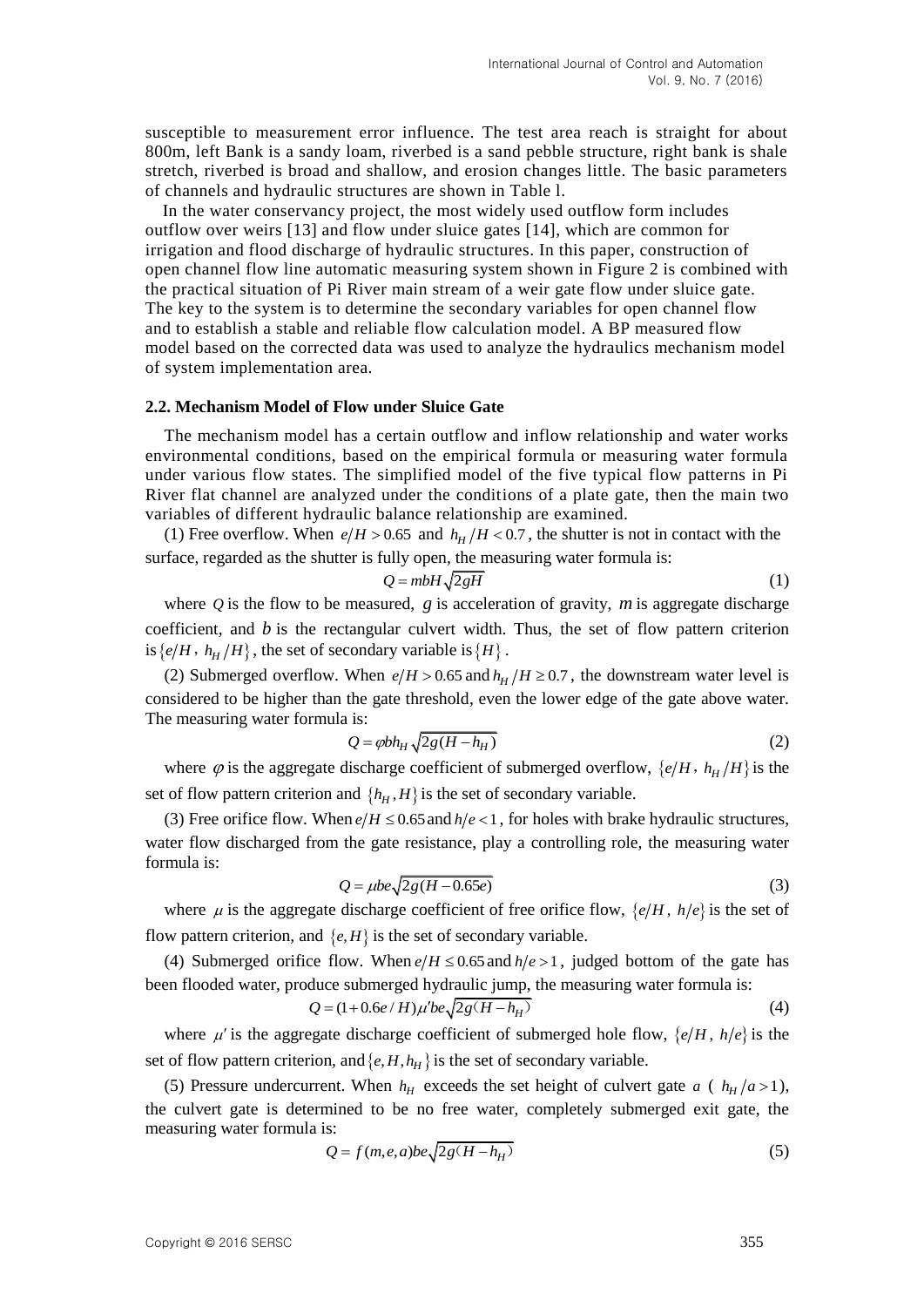where  $f(m, e, a)$  is the aggregate discharge coefficient experience formula of Pressure undercurrent,  $\{h_H/a\}$  is the set of flow pattern criterion, and  $\{e, H, h_H\}$  is the set of secondary variable.

#### **2.3. Data Correction and BP Nerual Network Based Flow Measurement Model**

This paper presents a weir gate traffic integration model that consists of data correction and data integration layers, as shown by the model structure in Figure 2. Data after the correction layer, in front of the wireless sensor data collection and extraction, uses a Kalman filter with forgetting factor algorithm for error correction. The data integration layer receives the correction data first to be normalized, and then are passed into a good training neural network unit derived flow calculations. Meanwhile, the calculation result and the received calibration measurements are stored to the database, to conduct data layer correction of wireless sensor nodes and data integration layer for station necessary feedback adjustment. The model uses the Levenberg-Marquardt (LM) algorithm [18] for training and learning rules of neural networks in a timely manner, and the structures of the model parameters are estimated and updated to ensure accuracy. The following introduces error correction and model training using two main algorithms.

Because of the open channel flow water levels and flow rates and other physical changes to the next time state with the "distance size" properties, generally, the closer the state value the greater the impact, the longer the time interval the greater error exists and the smaller the degree of influence. Therefore, a forgetting factor  $\lambda_i = (1 - \lambda) / (1 - \lambda_i)$  is introduced, where  $0 < \lambda < 1$  is a custom experience, and *i* is the time. Define the memory window, compute the approaching moment measurement state, and gives different effects on strength such as the influence of the most recently measured value that is higher than the value of the forward, forward impact value becomes gradually smaller until the eject memory window while achieving memory length of the filter control. Using the sensor as a coordinate system reference point, the water level of self-recording wells rises and falls by an approximated state of uniform motion, the motion model can be described by the equation of state and measurement equation:

$$
X_{k+1} = \boldsymbol{\Phi}_k \boldsymbol{X}_k + \boldsymbol{W}_k \tag{6}
$$

$$
Y_k = H X_k + V_k \tag{7}
$$

where 
$$
X_k = [h_k v_k]^T
$$
,  $Y_k = [y_k]$ ,  $\boldsymbol{\Phi}_k = \begin{bmatrix} 1 & T_k \\ 0 & 1 \end{bmatrix}$ ,  $\boldsymbol{H} = [1 \ 0 \ 0]$ ,  $W_k$  and  $V_k$  are independent zero

mean white noise,  $h_k$  and  $v_k$  are the actual water level and water temperature rise and fall of the rate of change, respectively,  $T_k$  is measurement period, and  $y_k$  are water level observations. Also introduced in a  $2\times 2$  order symmetric positive definite noise covariance matrix  $Q(t)$  and measurement noise variance  $R(t)$ , is the online measurement noise estimate. Initial value is X (0) and its state error covariance matrix P (0), σ and  $ξ$  are forecast confidence parameters. Kalman filtering error correction algorithm with forgetting factor is as follows:

Input: 
$$
\lambda
$$
,  $Y(k+1)$ ,  $X(0)$ ,  $R(0)$ ,  $P(0)$ ,  $\sigma$ ,  $\xi$ 

Output:  $\hat{Y}(k+1)$  //Predicted output

- 1)  $\lambda_{k+1} \leftarrow (1 \lambda) / (1 \lambda^k)$  //Forgetting factor weighting factor
- 2)  $\hat{X}(k+1|k) \leftarrow \Phi(k+1|k) \hat{X}(k)$  //State prediction
- 2)  $X(k+1|k) \leftarrow \Phi(k+1|k)X(k)$  //State prediction<br>3)  $P(k+1|k) \leftarrow \Phi(k+1|k)P(k)\Phi^{T}(k+1|k) + Q(k+1)$  //Prediction error covariance 4)  $V(k+1) \leftarrow Y(k) - H\hat{X}(k+1|k)$  //New measurement noise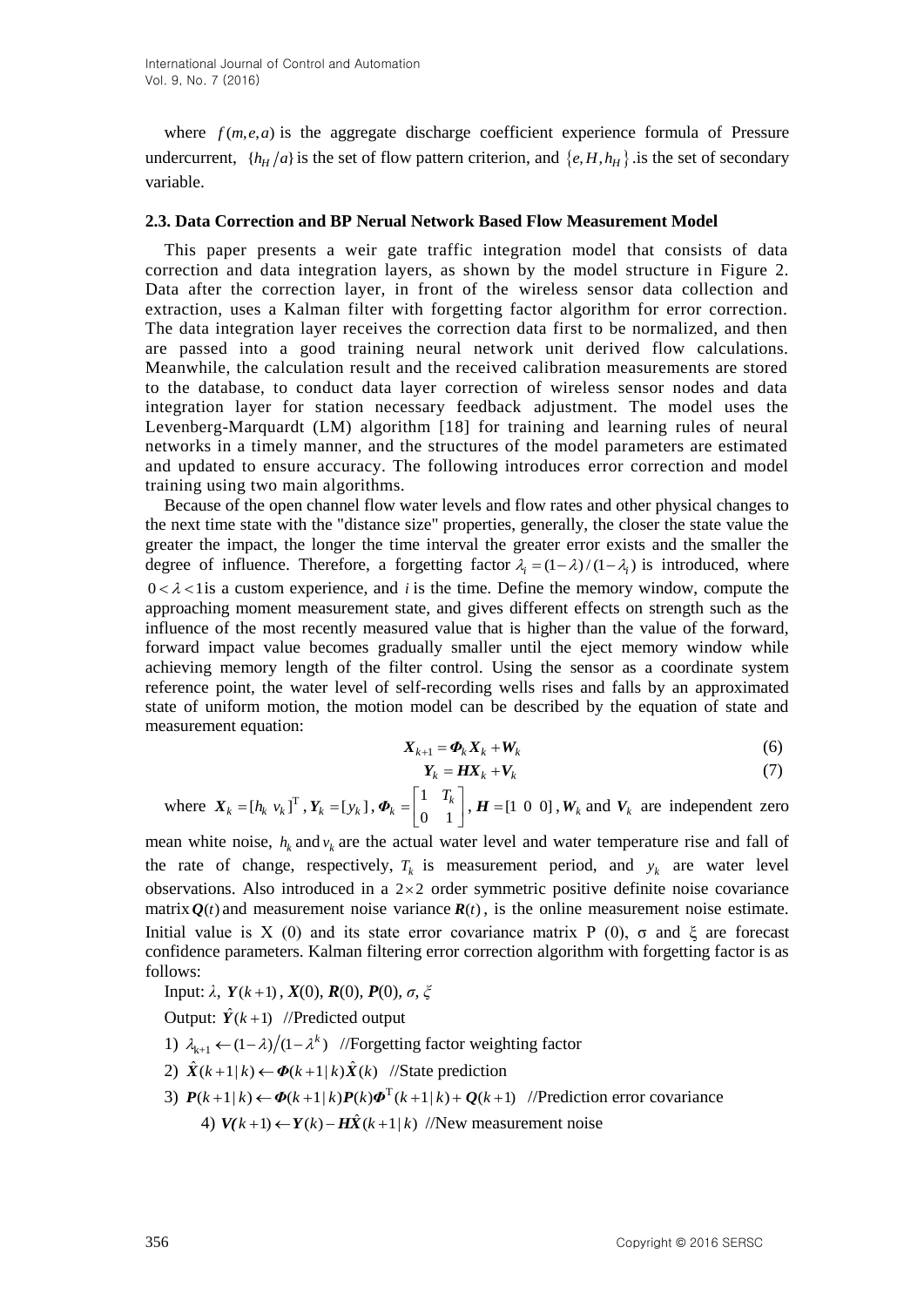5)  $R(k+1) \leftarrow (1 - \lambda_k) - R(k) + \lambda_1 [V(k+1)V(k+1)]^T$  $R(k+1) \leftarrow (1 - \lambda_k) - R(k) + \lambda_t [V(k+1)V(k+1)^T - H^T P(k+1|k)H^T]$  //Measurement noise variance update

riance update<br>
6)  $K(k+1) \leftarrow P(k+1|k)H^T[HP(k+1|k)H^T + R(k+1)]^{-1}$  //Filter gain<br>
7)  $\hat{X}(k+1) \leftarrow \hat{X}(k+1|k) + K(k+1)\nu(k+1)$ 

$$
7) \hat{X}(k+1) \leftarrow \hat{X}(k+1|k) + K(k+1)\nu(k+1)
$$

8)  $\hat{Y}(k+1) \leftarrow H(k+1)\hat{X}(k+1|k)$  //Data predictive value)

9) if probability  $\left\{ |Y(k+1) - \hat{Y}(k+1)| > \sigma \right\} \geq \xi$ 

10) then output  $\hat{Y}(k+1)$ 

11) endif, Go to step 1

This method does not need to store a large amount of historical data, suitable for applications such as water level, velocity, and other data measurement sensor nodes. Figure 3 shows the water level measurement node FPGA structure, an internal algorithm using VHDL hardware description language to design, according to the top-down design, the system is divided into a buffer unit, an arithmetic unit, control unit, forgetting factor vector memory unit, Kalman filtering correction and other basic unit, and is connected with the external ultrasonic transducer device through the serial interface, and connected via an enhanced Zigbee [15-17] wireless data transmission unit USB bus. The apparatus has a solar power supply, with a non-occluded communication radius of 3km.

After the system is put into operation, the data integration layer uses an LM algorithm to replace the original BP neural network gradient descent learning algorithm, timely re-learning to ensure flow estimation accuracy, with training and learning steps as follows:

Input:  $\varepsilon$ //Training error allowed values

 $\mu_0$ //The initial value of the threshold vector

Output:  $R$ *R* //Computing network output

 $\mathrm{E} \! \left(w^k\right)/\!/$ Error index function

1) Initialization weights and thresholds vector, make  $k=0$ ,  $\mu = \mu_0$ 

2) Calculate Jacobian matrix  $\mathbf{J}(w^k)$ 

3) Calculate  $\Delta w$ )

4) if  $\mathop{\rm E}\nolimits \bigl( w^k \, \bigr) < \varepsilon$  , Go to Step 6

5)  $w^{k+1} \leftarrow w^k + \Delta w$  as weights and thresholds vector calculation error indicator function  $E(w^{k+1})$ 

\n- 6) if 
$$
E(w^{k+1}) < E(w^k)
$$
, then  $k \leftarrow k+1$ ,  $\mu \leftarrow \mu \beta$ , output  $R$ ,  $E(w^k)$
\n- 7) else  $\mu \leftarrow \mu / \beta \quad \text{if } 0 < \beta < 1$
\n- 8) endif, Go to Step 3
\n

8) endif, Go to Step 3  
Among: 
$$
E(\mathbf{w}) = \frac{1}{2} \sum_{i=1}^{p} ||\mathbf{Y}_i - \mathbf{Y}_i||^2 = \frac{1}{2} \sum_{i=1}^{p} e_i^2(\mathbf{w})
$$
 (8)

In the formula,  $Y_i$  is the vector of the desired output of the network,  $Y_i$  is the actual network output vector, P is the number of samples, **w** is the vector consisted by network weights and thresholds,  $e_i(\mathbf{w})$  is the error.

Let  $\mathbf{w}^k$  represents the vector k-th iteration weights and thresholds composed, the new weights and thresholds consisting of vectors  $\mathbf{w}^{k+1} = \mathbf{w}^k + \Delta \mathbf{w}$ . Weight increment  $\Delta \mathbf{w}$  is calculated as:

$$
\Delta \mathbf{w} = \left[ \mathbf{J}^T \left( \mathbf{w} \right) \mathbf{J} \left( \mathbf{w} \right) + \mu \mathbf{I} \right]^{-1} \mathbf{J}^T \left( \mathbf{w} \right) e \left( \mathbf{w} \right) \tag{9}
$$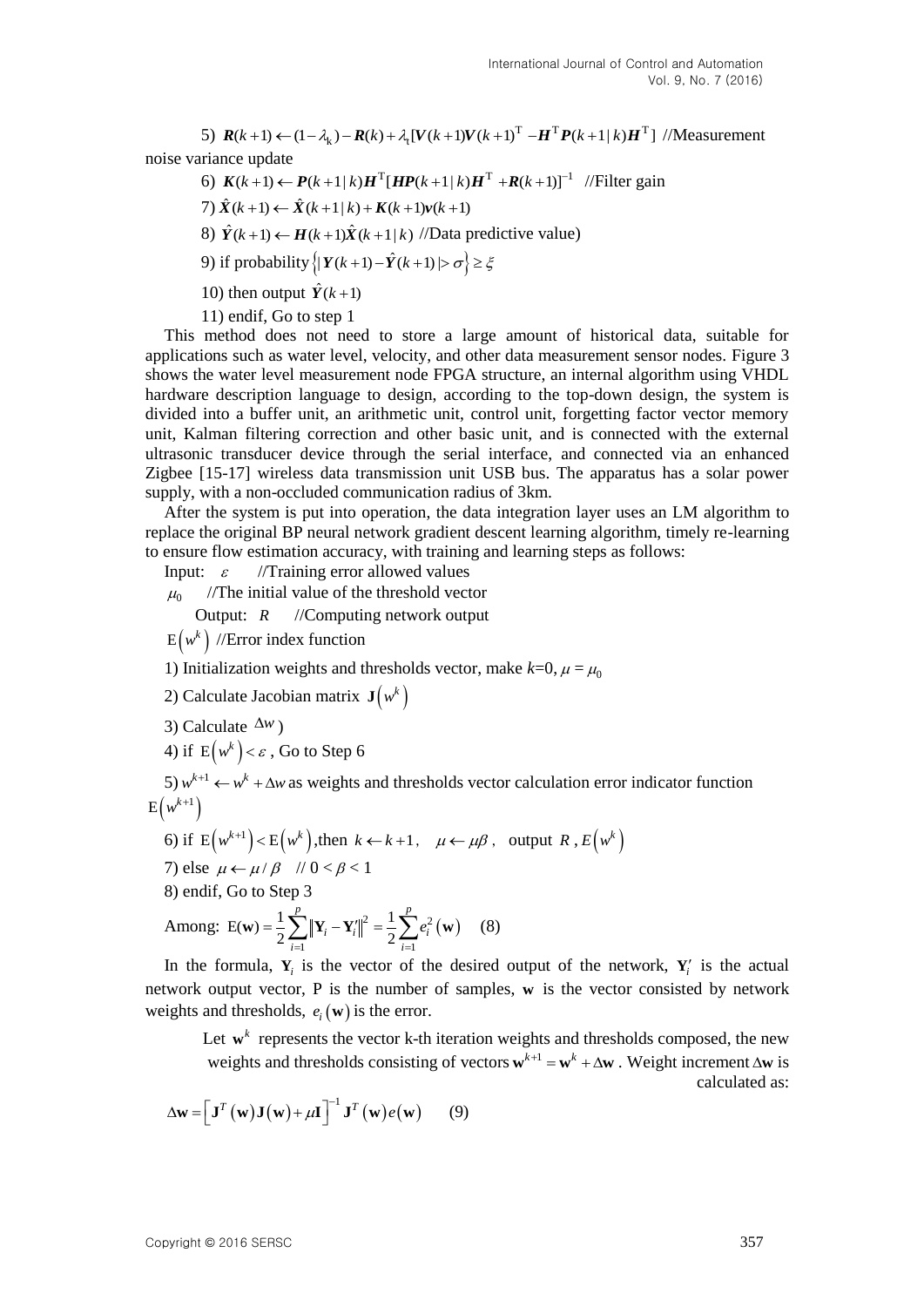In the formula, I is the identity matrix,  $\mu$  is the custom learning rate, and  $J(w)$  is the Jacobian matrix.

Since the LM algorithm improves the convergence speed iteration, the model can significantly improve the efficiency of training and learning when calibrating the model parameters, in particular the case of high accuracy requirements, can significantly improve the overall performance of the model.

# **3. Model Test**

### **3.1. Data Correction Layer Test**

Although the current channel is mostly built for special water logging, the measurement errors caused by various factors are unavoidable because:

a) They are well within the error induced by waves, and if the water inlet pipe length is not long enough or has bad sealing design, the well water waves will make the borehole water small wave, cause the float with wave upper and lower jitter or interference ultrasonic transducer echo, thereby, causing random errors of the water level.

b) Floating debris, foreign invasion physical and mechanical errors caused by friction resistance itself. Floating debris intrusion or grinding resistance between interference machinery and water level mechanical transmission parts will cause coarse level measurement errors.

According to ultrasonic level sensor measured data, a construct containing only random error and two sample sequence contains both random error and gross error, the sampling period is set to 1s, using the proposed data correction method to conduct the correction of detected 60s value, and the recording calibration results. The results of measurement data correction containing both random error and gross error are shown in Figure 4.

Accuracy of calibration results are analyzed by calculating results using the arithmetic method of variance analysis and comparison:

Relative deviation 
$$
= \frac{|\text{the } i\text{-th sampling filter value} - \text{the } i\text{-th sampling ideal value}|}{\text{the } i\text{-th sampling ideal value}} \times 100\%
$$
 (10)

The relative deviation contains only random errors and simultaneously uses two ultrasonic level sensor measurements with random error and gross error data for testing, whereby equation (10) can be used to calculate the average relative deviation. Results indicate that 120 contained only random error of measurement data of 4.3%, 120 also contained both random error and gross error of measurement data with a mean relative deviation of 6.1%. For comparison, the calculation of the same average two data sets under the relative deviation were 14% and 37%, respectively, using the average value method, and the Kalman filtering error correction method with forgetting factor.

### **3.2. Training and Testing Data Integration Layer**

The flow estimation effect of model data fusion layer was tested using the Pi River near 2 year runoff data represented by  $\Delta Z - e - Q$  data for training and testing models, with Table 2 showing the sample data for training and testing. Algorithm testing was completed on a hardware platform that consisted of a 1.5GHz dual core processor with 2Gb memory and used MATLAB 7 software with the initial parameters:BP neural network algorithm numbers of hidden layer nodes is  $17$ , the center width is 0.55, the target error square sum of the relative error is  $10^{-5}$ , the output node bias is 1.2210, the optimal weight matrix is the center width is  $0.55$ , the target error square sum of the relative error , the output node bias is 1.2210 , and the optimal weight matrix is *W* = [39.8396, -34.2473, 67.0501, 57.2020, 0.7696, 6.9675, 321.8037, 30.299 0 ,-76.5744,-339.2439,13.2168,-0.8173,-17.2026].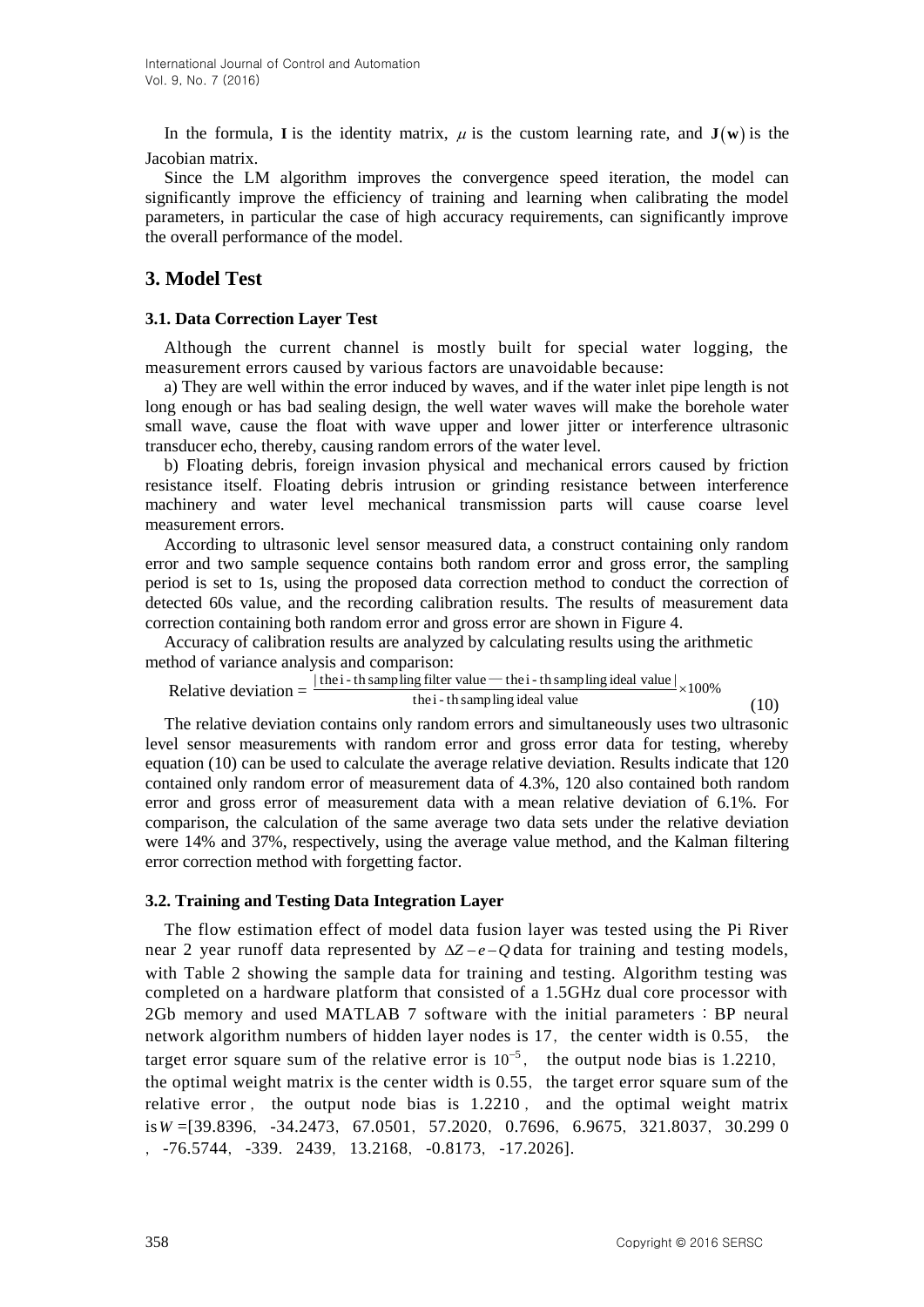Figure 5 shows a comparison of relative deviation of water formula and LM-BP flow measurement model. The suspension type current meter at the 425m downstream (section  $268m<sup>2</sup>$ ) gate obtained the average velocity profile, and based on the velocity area method was used to measure value as the standard flow of traffic. Experimental results show that in contrast to the standard hydrometric propeller based method, the average relative error is lower than 5%. The fusion model forecast flow and standard method of data consistency are good, with an accurate reaction section  $\Delta Z - e - Q$  relationship. The standard method of measurement of mean time was 150min, using the fusion calculation model can realize the real-time on-line measurement.

### **4. System Integration and Application**

Based on system tests and weir gates, the hydrologic response is characteristics of runoff data and small changes in erosion. System integration and application of the hydrologic system is very conducive to the establishment and implementation of the system data -driven model.

Program flow level measurements and the wireless node for Station program flow are shown in Figure 5 for the monitoring terminal. Water level measurement sensors enable realtime acquisition gate height signal (e) and water level signal  $(H, h<sub>H</sub>, h)$  and other secondary variables, the correction was sent after filtering through enhanced Zigbee data transmission unit to monitor the side as a signal for Station fusion model inputs. Monitoring client program runs in station control room, secondary variables can be set according to the needs of the measurement cycle, timed or answer mode is set to the receiving secondary variables measured data; provide water level in the monitoring area measurement nodes, gate opening device and a flow meter such as monitoring, recording, and alarm function of the sensor device status; view the range of ultrasonic level sensors and blind to make timely adjustments; by comparison with standard methods and model training the model parameters calibrated ; may search each measuring point level, the instantaneous flow, gate opening through real-time data and video surveillance equipment operating status; may be minutes, hours or days per view traffic distribution within a specified period of time, and can choose from the perspective of data in an intuitive way using comparison graphs. We compare our method with the standard hydrometric propeller based method.

A large part of the discharge measurements conducted in open-channels are performed using the velocity–area method, which consists of sampling flow velocity and depth throughout the crosssection for discrete integration of discharge. Velocities and water depths are sampled at given positions on verticals distributed throughout the section. At a given vertical *j* ( $1 \le j \le m$ ), the following parameters are measured: distance from the start edge  $y_j$ , water depth  $d_j$ , and point velocities perpendicular to the cross-section  $v_{j,k}$  measured at depths  $d_{jk}$ . While distances are measured using conventional calibrated devices, point velocities are measured with either mechanical (propellers), electro-magnetic (Hall effect based), or acoustic (Doppler effect based) current-meters, which are typically mounted on a wading-rod, or deployed from a cableway or from a bridge. The total discharge, *Q*, is the sum of partial discharges *Q<sup>i</sup>* over the *N* subsections *i* of the cross-section:

$$
Q = \sum_{i=1}^{N} Q_i = \sum_{i=1}^{N} B_i D_i V_i
$$
 (11)

with  $B_i$ ,  $D_i$ , and  $V_i$ , the width, mean depth, and mean normal velocity of each subsection  $i$ , respectively.

In contrast to the standard hydrometric propeller based method and field measurement results, the average relative error is lower than 5%, meeting the "River Discharge Measurement Criterion" proposed by Ministry of Water Resources of the People's Republic of China.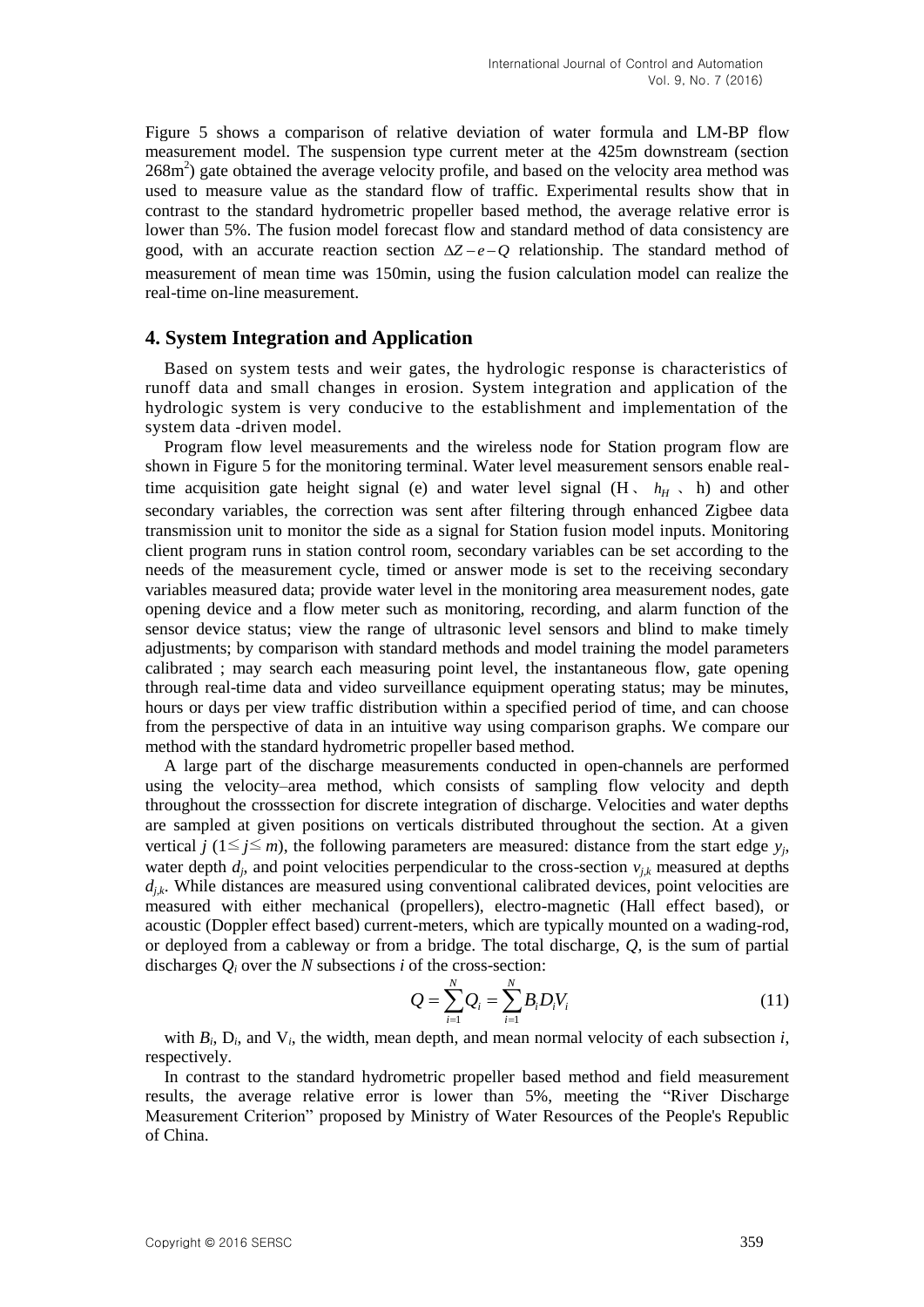Station monitoring client software interface and flow calculation results of integration are shown in Figure 6, the system records from 8:00 on January 18, 2013 to 9:59 on the 20th to process  $268m<sup>2</sup>$  waterway traffic statistics sectional area of the test process three self-recording water level produced a total of 29 significant deviations are corrected; gate opening to maintain 1.6m, level difference between the average 2.42m; statistical test period average daily flow of  $158.3 \text{m}^3/\text{s}$ , the maximum instantaneous flow rate of  $173. \text{m}^3/\text{s}$ , appeared on the first day 11:23, 2 days of accumulated water reaching  $2640 \times 10^4$  m<sup>3</sup>.

# **5. Conclusions**

This study takes Pi River of Pishihang Irrigation District in Anhui Pishihang Irrigation Area of Pi River canal of a weir gate for test application environment, construction of the on-line automatic measure system of Pi River Channel Flow. First, through the hydraulic mechanism analysis, determined the secondary variable of Openchannel flow measurement. To be aimed at the main reason for random errors in measured variable quantity and gross error, apply a forgetting factor Kalman filtering error correction algorithm to wireless devices of water level measurement, achieved monitoring data online real-time correction. Data were normalized by a data aggregation layer after calibration, and entered into the trained LM-BP fusion unit that obtains the flow calculation results. The comparative analysis with the measured data and the application of test system indicate that the proposed method of measuring accuracy and repeatability meet the requirements of the project. On this basis, the development of automatic measuring devices and systems suitable for typical gate weir flow measurement conditions for open channel flow measurement technology to build the ideal software and hardware platforms.

Unpredictable problem solving process variables based on a data-driven model (which is calculated by secondary variables, estimated with some additional measured variables that are directly measured to improve confidence in unmeasured variables) is an attractive application research of water conservancy, civil engineering, and other engineering fields. In future work, we will deepen and promote the flow measurement model and its application, try to combine water, point velocity and surface velocity field and other measurements to achieve projected artificial open channels or mountain river runoff.

### **Acknowledgements**

This work is supported partly by the National Natural Science Foundation of China (No.61263029, No.61374019) and the Natural Science Foundation of Jiangsu Province, China (No.BK20130851).

### **References**

- [1] J.Y. Zhang, Z.S. Tang and Y. Yao, "Automatic system of hydrological data acquisition and transmission application", Beijing:China WaterPower Press (ISBN 750843322X), **(2005)**.
- [2] M. Sahu, K. Khatua and S. Mahapatra, "A neural network approach for prediction of discharge in straight compound open channel flow", Flow Measurement and Instrumentation, vol. 22, no. 5, **(2011)**.
- [3] J. Le Coz, B. Camenen and X. Peyrard, "Uncertainty in open-channel discharges measured with the velocity–area method. Flow Measurement and Instrumentation", vol. 26, **(2012)**.
- [4] A. R. Schmidt, "Theoretical development of stage-discharge ratings for subcritical open-channel flows", Journal of Hydraulic Engineering, vol. 134, no. 9, **(2008)**.
- [5] D.Y. Zhao, "Application of hydraulic structures of flow measurement technology in the allocation of Water Resources Engineering", The Huaihe River, vol. 6, **(2011)**.
- [6] G. Li, Q.Z. Li and T. Zhang, "Research on buoyancy flume flowmeter", Chinese Journal of scientific instrument, vol. 23, no. 3, **(2002)**.
- [7] S.L. Lu, J.L. Cao and C.M. Lei, "Soft-sensing for Water Discharge at the Outlet of Irrigation Channel in the Yellow River", Chinese Journal of scientific instrument, vol. 10,**(2005)**.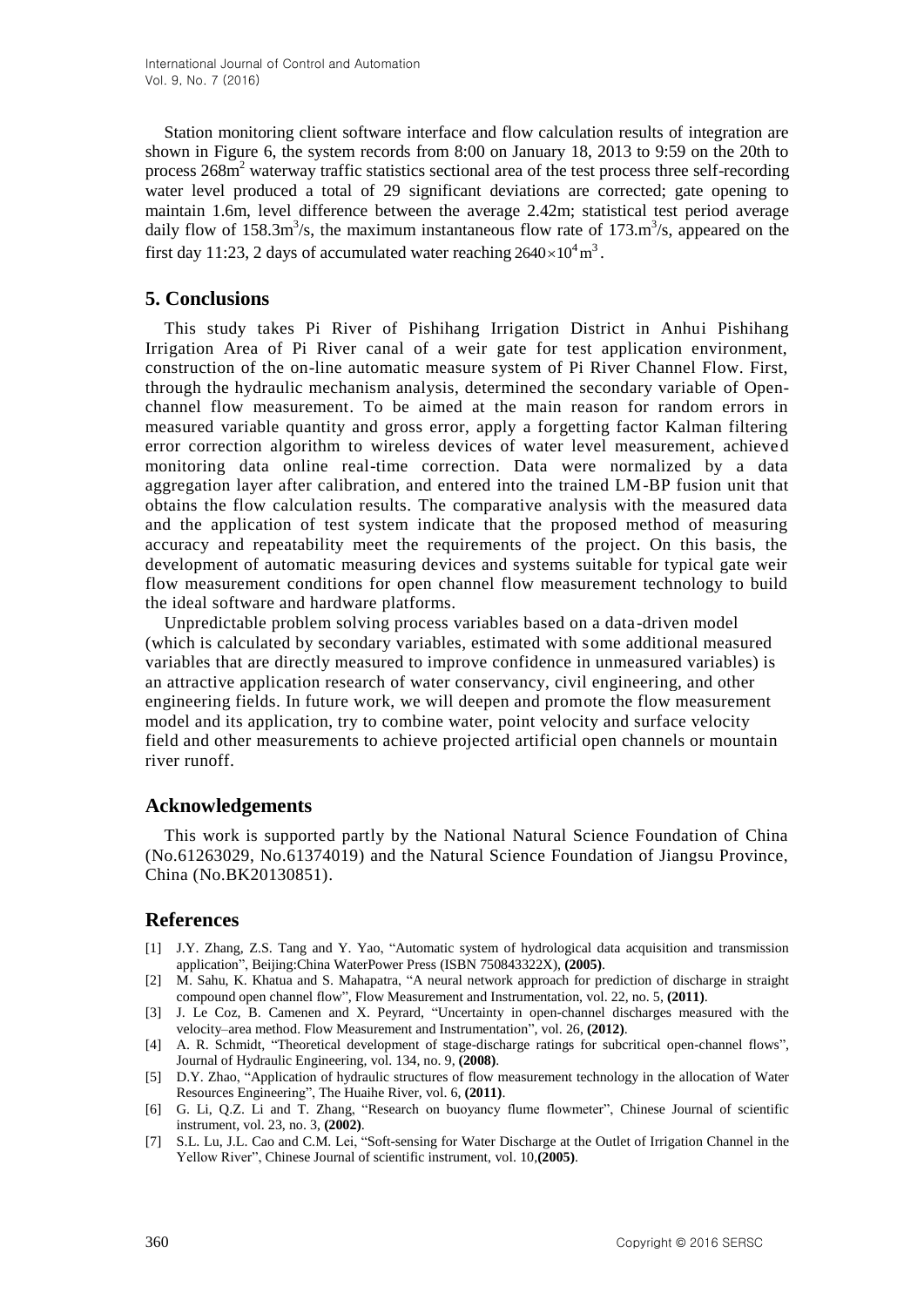- [8] S.L. Lu, J.L. Cao and F.P.Wang, "A Water-flow Auto-measuring System for Irrigation Dyke of the Yellow River Based on the Short Message of GSM", Computer engineering and Applications, vol. 5, **(2005)**.
- [9] Y.F. Lin, C.L. Liu, J.B. Yan, H.Y. Zhen and J. Li, "The application of hydraulic flow measurement method in Ju Wan hydrological station", Jiangxi water conservancy science and technology, vol. 37, no. 4, **(2011)**.
- [10] Z. Zhang, X. Wang, T.-H. Fan and L.Z. Xu, "River surface target enhancement and background suppression for unseeded LSPIV", Flow Measurement and Instrumentation, vol. 30, **(2013)**.
- [11] L. Xu, Z. Zhang and X. Yan, "Advances of Non-contact Instruments and Techniques for Open-channel Flow Measurements", Water Resources Informatization, vol. 3, **(2013)**.
- [12] Z. Zhang, L. Xu, H. Han and X. Yan, "Open channel flow soft measurement method based on radial basis function neural network", Chinese Journal of scientific instrument, vol. 32, no. 12, **(2011)**.
- [13] K. Nihat, Emiroglu, M. Emin and A. Hayrullah, "Discharge coefficient of a semi-elliptical side weir in subcritical flow", Flow Measurement and Instrumentation, vol. 22, no. 1, **(2011)**.
- [14] C. Ludovic, "Experimental and numerical investigation of flow under sluice gates", Journal of Hydraulic Engineering, vol. 138, no. 4, **(2012)**.
- [15] M. Tekkalmaz, Korpeoglu and Ibrahim, "PSAR: power-source-aware routing in ZigBee networks", Wireless Networks, vol. 18, no. 6, **( 2012)**.
- [16] J. Ma, Z. Zhang, X.J. Yan and L.Z. Xu, "A design of physical model of the ultrasonic water level gauge based on ZigBee Technology", Progress in science and technology of water resources, vol. 31, no. 2, **(2011)**.
- [17] L.-Z. XU, X.L. Feng and C.-L. Wen, "Sequential Fusion Filtering for Networked Multi-Sensor Systems Based on Noise Estimation", ACTA ELECTRONICA SINIC, vol. 42, no. 1, **(2014)**.
- [18] Mwasiagi, I. Josphat, X.B. Huang and X.H. Wang, "The Use of Hybrid Algorithms to Improve the Performance of Yarn Parameters Prediction Models", Fibers and Polymers, vol. 13, no. 9,**(2012)**.



**Figure 1. On-line Automatic System for Open-Channel Flow Measuring**

- (a)Top view of downstream gate static drains
- (b) Principle side view of building flow measurement
- (c) Front view of section downstream from gate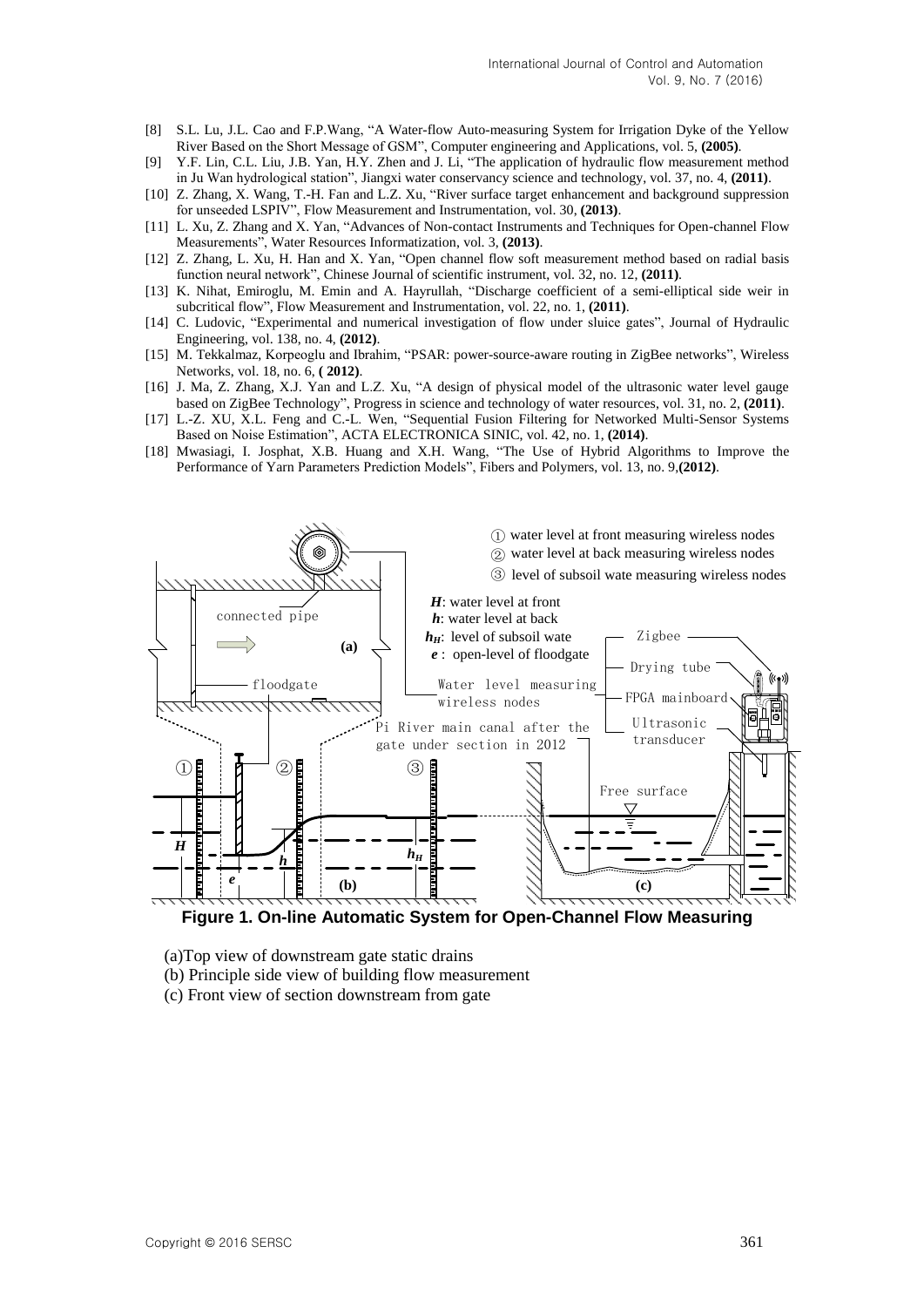





**Figure 3. Front-End FPGA Structure Diagram of Measured Data**



**Figure 4. Measurement of Ultrasonic Exchanger for the Water Level Real-Time Correction**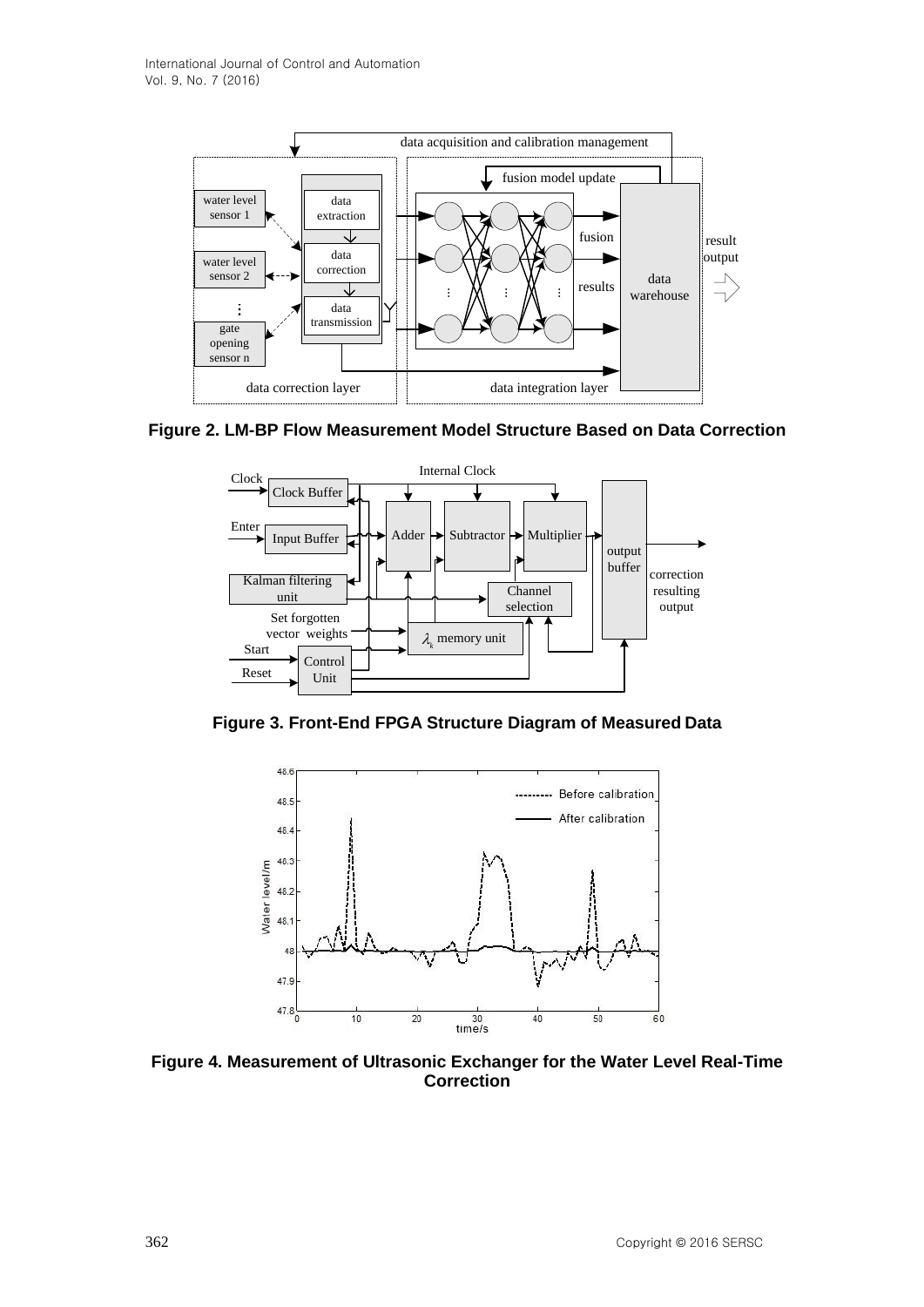

**Figure 5. The Error Comparison of the Formula and BP Water Flow Measurement Model**



**Figure 6. Open-Channel Flow Automatic Online Measurement System**

- (a) Level measurement wireless node program flow
- (b) Monitoring client program flow for Station